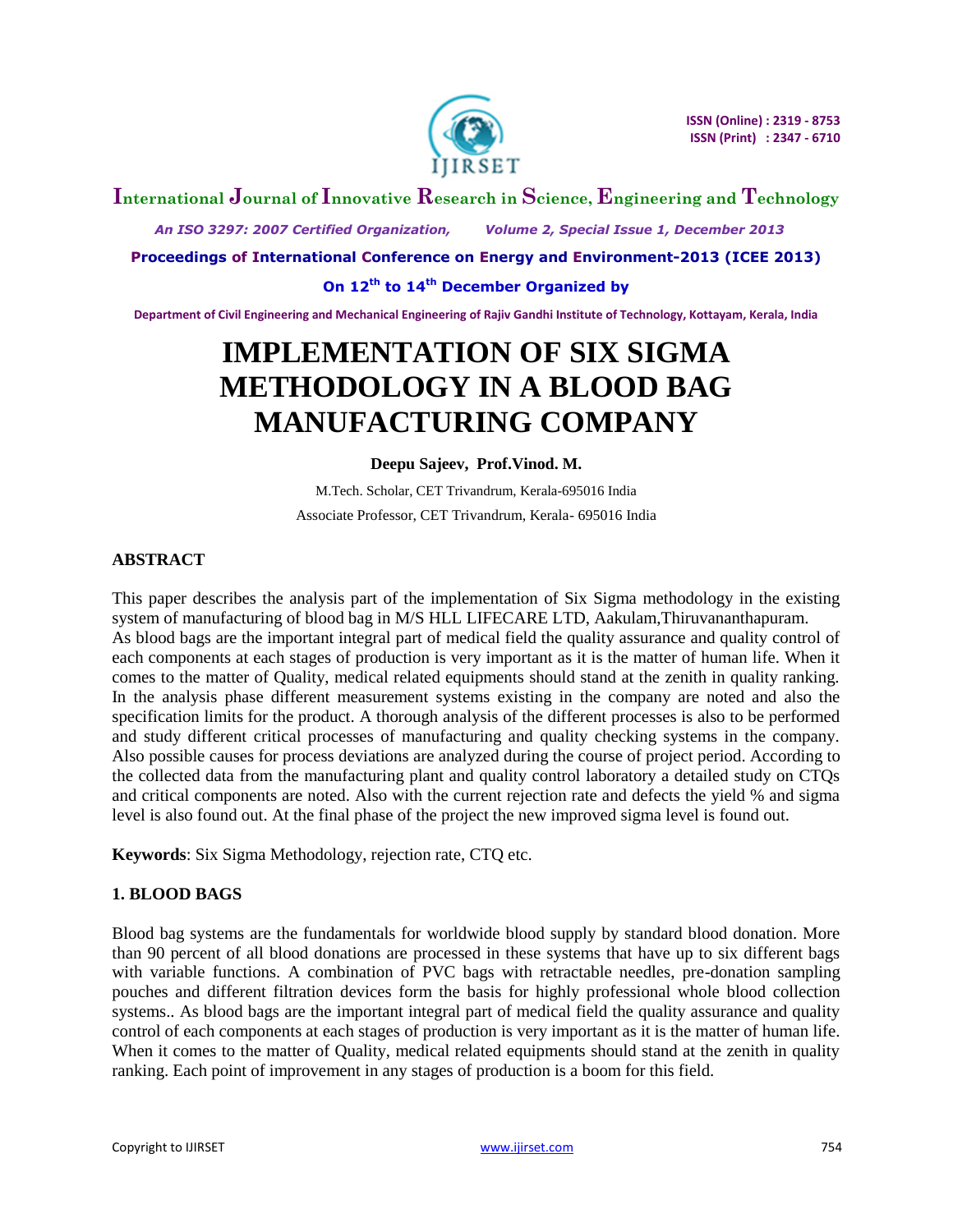## **1.1Objective of Quality Assurance of Blood Bag**

As blood bags are the important integral part of medical field the quality assurance and quality control of each components at each stages of production is very important as it is the matter of human life. When it comes to the matter of Quality, medical related equipments should stand at the zenith in quality ranking. Each point of improvement in any stages of production is a boom for this field.

### **1.2 Objective & Scope**

To make a quality control analysis part and to study different critical processes of manufacturing and quality checking systems in the company. Also to check the possibility of modification of existing measurement systems.

With thorough analysis and conclusions made from that it is possible to create innovative solutions using technology and eliminate the sources of variation. Also if the sigma level is low we can attain Six Sigma Level in Manufacturing and Quality Control.

# **2. QUALITY CONTROL**

"Quality is a dynamic state associated with products, services, processes, people and environment that meets or exceeds expectation and helps produce superior value." [1].

If we are concerned with providing "value" to the customers we must consider how we can improve customer value. There are number of principles which are central to the practice of Quality Management:

- Customer Focus
- Strategic Focus
- Leadership Focus
- Process Focus
- People Focus
- Scientific Focus
- Continual Improvement, Innovation and Learning
- Systems Thinking

In today"s international environment, Statistical Process Control(SPC) is a fundamental element of any organization"s quality master plan. Quality can mean different things for different people and can be interpreted in a variety of ways by an individual. Quality may be thought to have two main divisions. The quality of a manufactured product and quality of service received. From the manufacturing stand point quality is simply conformance to specification. The ultimate customer could define the quality as fitness to use.

Statistical process control is a procedure in which data is collected, organized, analyzed and interpreted so that a process can be maintained at its present level of quality or improved to a higher level of quality.

The methods in Statistical Process Control (SPC) are collection of data, Organization of data, Analysis of data and Interpretation of data. SPC can be employed wherever the work is being done. SPC involves the use of statistical signals to identify source of variations, to improve performance and to maintain control of process at higher levels. The SPC is a system which emphasis on the prevention of failure. The basic tools of SPC are **:**

**1. Flow Chart:** The entire process is diagrammed from the start to finish with each step of the process clearly indicated.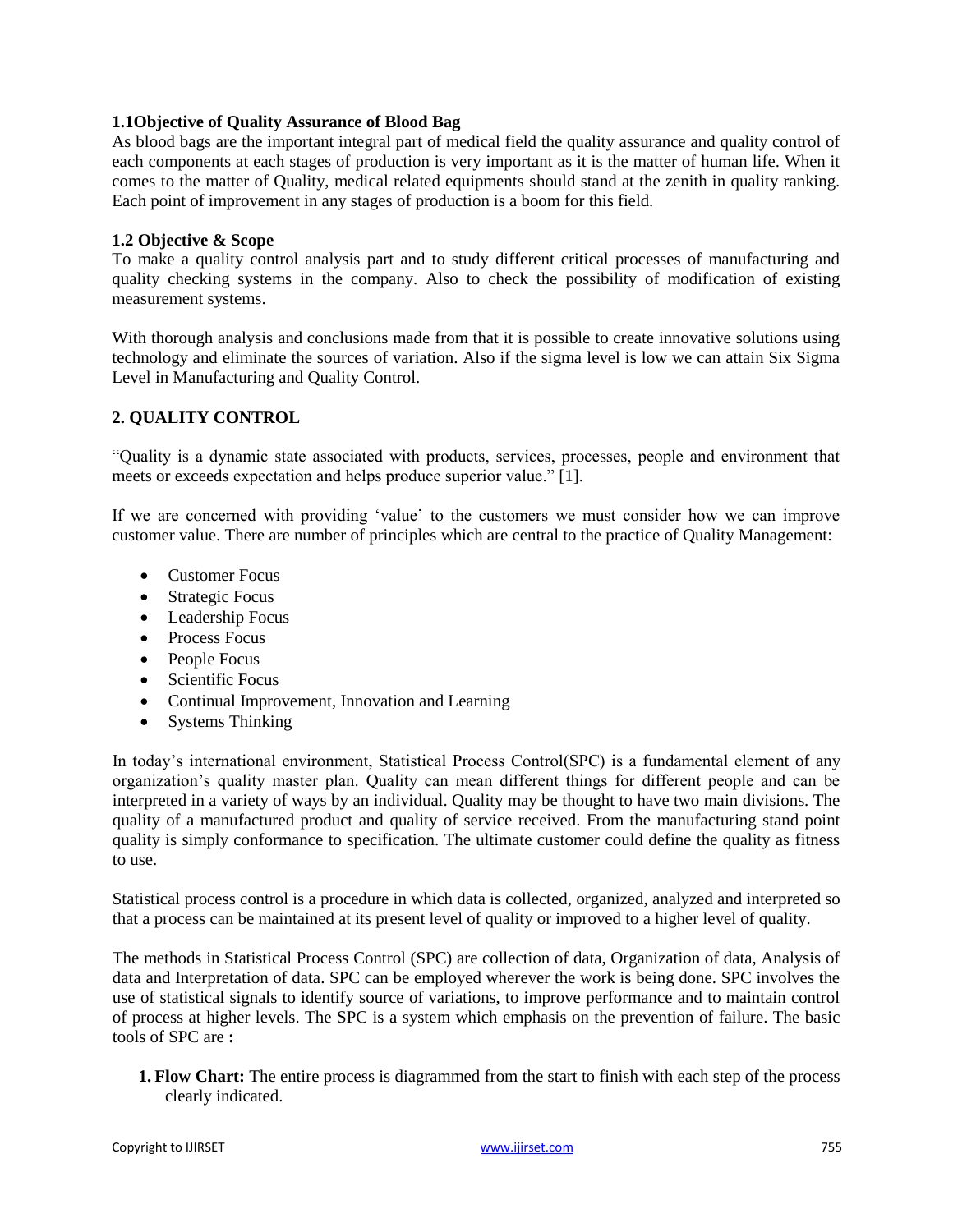- **2. Pareto Chart:** The number of occurrence or the costs of occurance of specific problem are charted on a bar graph. The largest bars indicate the major problem and are used for determining the priorities for problem solving.
- **3. Check Sheets:** A data gathering sheet is prepared that categorize problems or defects. Check sheets information may be put on a Pareto chart.
- **4. Cause and Effect Diagram:** A problem is systematically tacked back to possible cause. The diagram organizes the search for the root cause of the problem. The similar diagram can be used to systematically search solutions to a problem.
- **5. Histogram:** A bar chart showing the comparative frequency of specific measurements. The shape of the histogram can indicate that a problem exist at a specific point in a process.
- **6. Control Chart:** One of the main tools of SPC is the control chart. Originally introduced by Dr. Walter Shewart in 1920"s has revolutionized the way companies in both manufacturing and service industries monitor quality. Broken line graphs illustrate how a process or a point in a process behaves over time. Samples are periodically taken checked or measured and the result plotted on the chart. Control chart are used to find source f special cause variation to measure the extend the common cause variation and to maintain control of a process that is operating efficiently.

### **2.1Quality Improvement**

 $\Box$  The factors affecting the quality are as follows:

- **1. Machine:** Improve the machinery to be able to produce consistent quality products.
- 2. Material: Establish partnership with the supplier. Gather data and provide feedback to supplier about the quality.
- **3. Manpower:** Train your personnel to take responsibility for the process. Give
- responsibility to the process owner.
- **4. Method:** Gather data from the process. Use even quality tools to analyze data. Develop
- better methods to meet the requirements.
- **5. Environment:** Make visible control possible. Improve working condition for the operator. Improve layout constantly.

# **3. SIX SIGMA AND ITS METHODOLOGY**

Six Sigma, the quality improvement methodology made famous by Motorola in the 1980s, has generated a multitude of articles and hundreds of books by many authors for good reason: It has produced significant cost savings and reductions in waste for the organizations that have embraced it. Although its roots are in manufacturing, and it continues strong within that industry, it has expanded into such nonmanufacturing industries as financial services, healthcare and food processing. Even the public sector is embracing the methodology because of its proven track record in private industry.

Six Sigma is a revolutionary business process designed to significantly reduce organizational inefficiencies thereby increasing bottom- line profits.[2] The concept is to eliminate defects that take time and effort to repair, not to mention make customers unhappy. It is a management philosophy that eliminates defects by emphasizing understanding, measuring and improving processes. The statistical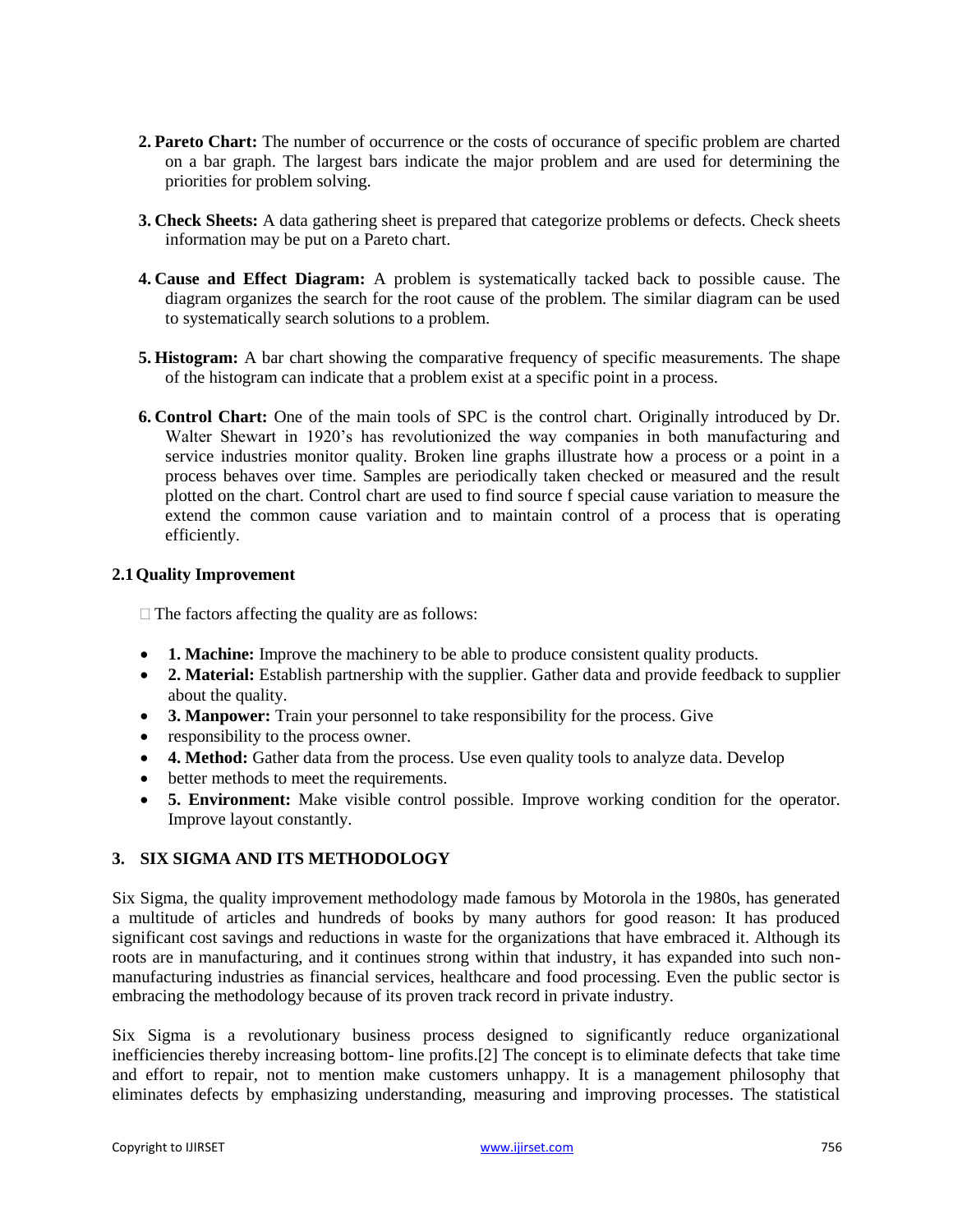concept of the term six sigma means that processes are working nearly perfectly, delivering only 3.4 defects per million opportunities (DPMO). Sigma (the Greek letter) is a statistical term that measures standard deviation and represents a measure of variation, in other words, the distribution around the mean of any process or procedure. For management, this term is used to measure defects in the outputs of a process and show how far the process deviates from perfection.

### **3.1 Design for Six Sigma**

The Design for Six Sigma (DFSS) is used to design or redesign a product or service from the ground up. It is based on the idea that when Six Sigma quality is designed correctly into the product at the outset, life cycle costs are dramatically reduced and product reliability greatly enhanced. DFSS augments an organization"s current product development process; it is not a replacement. When the essentials of Six Sigma have been mastered, organizations are certainly ready to carry that improvement into the development and design of new products. Like its parent Six Sigma, DFSS uses a disciplined set of tools to bring high quality to product launches. It begins with an analysis of an entire product development system to find gaps in the processes that are negatively affecting new product performance. It also addresses customer requirements that drive new product development. After gap analysis is completed and customer requirements identified DFSS kicks in with its own version of Six Sigma"s DMAIC. One popular DFSS is called DMADV (Define, Measure, Analyze, Design and Verify).

The general procedure for the methodology[3] is as follows:

- Customer requirements are gathered.
- These requirements are analyzed and prioritized.
- A design is developed.
- The requirements flow down from the system level to subsystems, components and processes.

• The product or service capability, including process capability, is tracked step-by-step and gaps between capabilities and requirements are identified to generate action items.

• A control plan is established.

# **3.2 Five Phases of Six Sigma Methodology**

The Six Sigma methodology is universally recognized and defined as comprising the following five phases: Define, Measure, Analyze, Improve and Control (DMAIC). In some organizations only four phases are used: Measure, Analyze, Improve and Control (MAIC). In this case, the Define deliverables are considered pre-work for a project or are included within the Measure phase. The DMAIC methodology breaks down as follows:

**Define**: Define the project goals and customer (internal/external) deliverables.

**Measure**: Measure the process to determine current performance.

**Analyze**: Analyze and determine the root causes of any defects.

**Improve**: Improve the process by eliminating defect root causes.

**Control**: Control future process performance.

# **3.2 Fish Bone Diagram**

The Fishbone Diagram is a tool for analyzing process dispersion. It is also referred to as the "Ishikawa diagram," because Kaoru Ishikawa developed it, and the "fishbone diagram," because the complete diagram resembles a fish skeleton. The diagram illustrates the main causes and sub causes leading to an effect (symptom). It is a team brainstorming tool used to identify potential root causes to problems. Because of its function it may be referred to as a cause-and-effect diagram. In a typical Fishbone diagram, the effect is usually a problem needs to be resolved, and is placed at the "fish head". The causes of the effect are then laid out along the "bones", and classified into different types along the branches. Further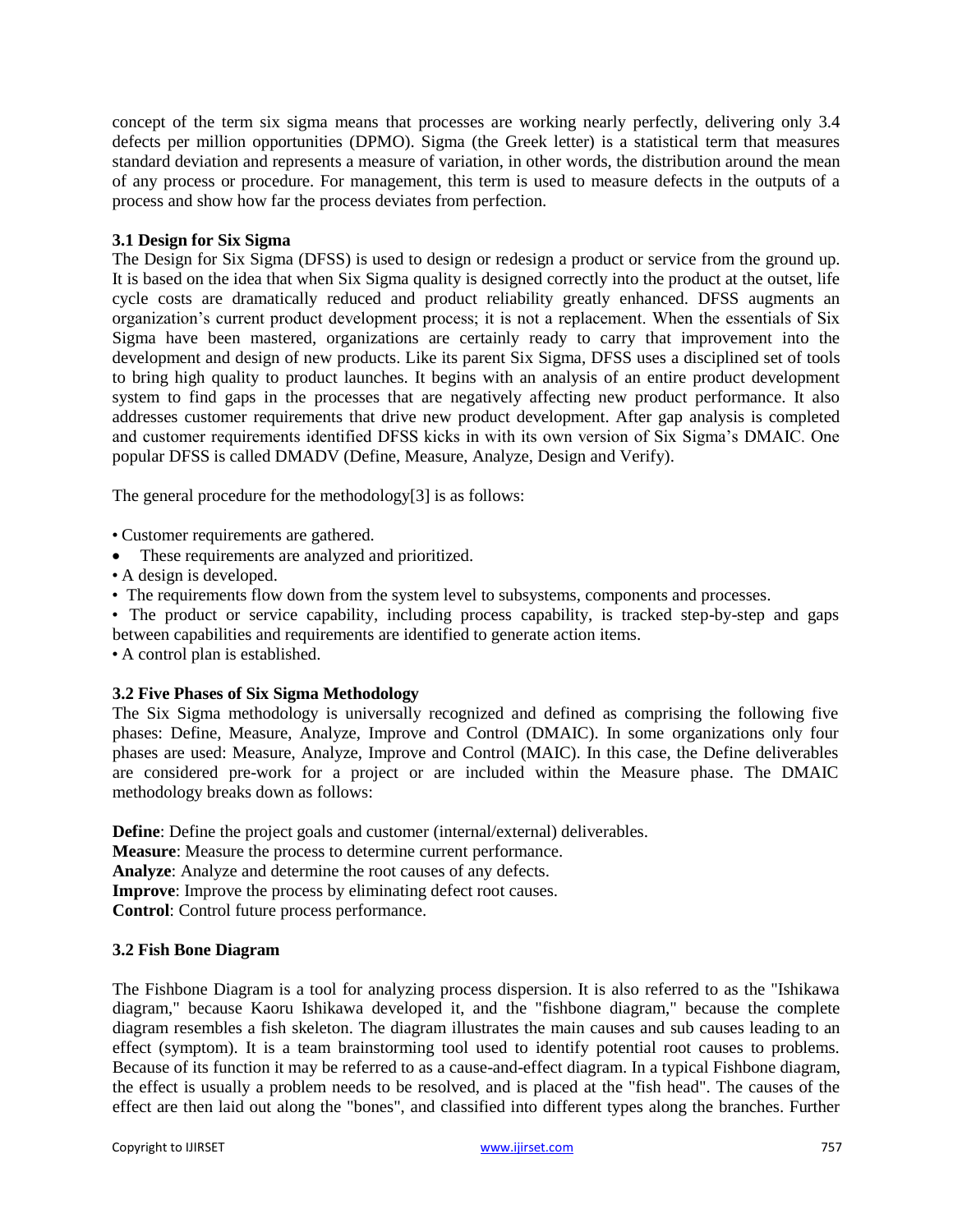causes can be laid out alongside further side branches. So the general structure of a fishbone diagram is presented below.[4]

Causes in the diagram are often based on a certain set of causes, such as the 6 M's, described below. Cause-and-effect diagrams can reveal key relationships among various

variables, and the possible causes provide additional insight into process behavior. Causes

in a typical diagram

are normally grouped into categories, the main ones of which are:

- The 6 Ms: Men/people, machines, methods, materials, measures, mother nature
- 4 Ps Places, Procedures, People, Politics
- 4 Ss Surroundings, Suppliers, Systems, Skills

Causes should be derived from brainstorming sessions. Then causes should be sorted through affinitygrouping to collect similar ideas together. These groups should then be labeled as categories of the fishbone. They will typically be one of the traditional categories mentioned above but may be something unique to our application of this tool. Causes should be specific, measurable, and controllable.



FIGURE.1 FISH BONE DIAGRAM

The Fishbone diagram could be applied when it is wanted to:

- Focus attention on one specific issue or problem.
- Focus the team on the causes, not the symptoms.
- Organize and display graphically the various theories about what the root causes of a problem may be.
- Show the relationship of various factors influencing a problem.
- Reveal important relationships among various variables and possible causes.
- Provide additional insight into process behaviors.

The main goal of the Fishbone diagram is to illustrate in a graphical way the relationship between a given outcome and all the factors that influence this outcome. The main objectives of this tool are:

- Determining the root causes of a problem.
- Focusing on a specific issue without resorting to complaints and irrelevant discussion.
- Identifying areas where there is a lack of data.
- $\bullet$

# **4. COMPANY PROFILE: HLL LIFECARE LTD**

HLL Lifecare Limited (formerly Hindustan Latex Limited) (HLL) is an Indian healthcare products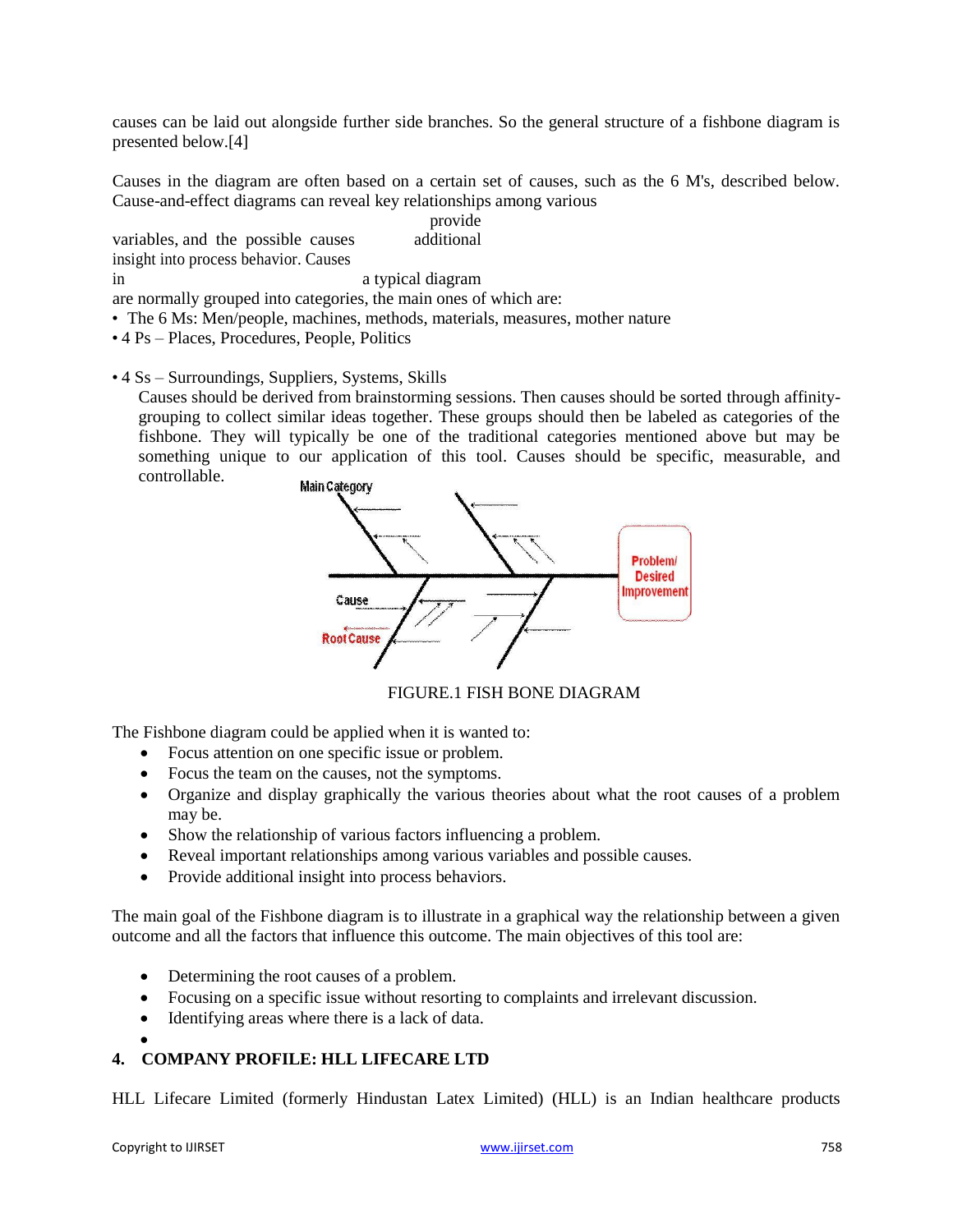manufacturing company based in Thiruvananthapuram, Kerala, India. A Government of India -owned corporation (Public-sector undertaking), it produces health care products, including condoms, Surgical Sutures, Hydrocephalus Shunts, Tissue Expanders, blood bags, and contraceptive pills. Two most modern Plants were added, one at Thiruvananthapuram and the other at Belgaum in 1985. Another Plant was added in the early nineties at Aakkulam in Thiruvananthapuram for the production of Blood Transfusion Bags, Copper T IUD"s, Surgical Sutures and Hydrocephalus Shunt.

### **4.1 Blood Bag Manufacturing**

Types of Blood Bags manufactured in the plant:

**Single Blood Bag:** For whole blood collection. The bag contains CPDA solution.

**Double Blood Bag:** For whole blood collection and separation of 2 different blood components (red blood cells, and plasma) obtained through the process of centrifugation and extraction.

**Triple Blood Bag:** Triple Blood Bag with SAGM, for whole blood collection and separation of 3 different blood components (red blood cells, plasma and platelets). The primary bag contains CPD and one satellite bag contains SAGM.

**Quadruple Blood bag:** Quadruple blood bags with SAGM for whole blood collection and separation for different blood components (red blood cells, plasma and platelets) through the buffy coat method. The primary bag contains CPD solution and has 3 satellite bags. One satellite bag is of 100 ml capacity to prepare platelets through the buffy coat method.

**Cord blood collection bag:** HLL manufactures an umbilical cord blood collection bag of 150 ml capacity with 22 ml of CPD solution. Each bag comes with a second layer of packing of aluminum foil for the convenience of cord blood collection centers.

**Top and Bottom Bag:** Top and Bottom Quadruple blood bags are for whole blood collection and separation of three different blood components (red blood cells, plasma and platelets). The primary bag contains CPD solution and one satellite bag comes with SAGM solution for red cell preservation.

**Top and Bottom Blood Bag with Leukocyte filter for CRC:** Top and Bottom penta blood bag with a CRC filter for whole blood collection and separation of 3 different blood components (leukodepleted red blood cells, plasma and platelets).The primary bag contains CPD solution and one satellite bag is attached to a CRC filter which comes with SAGM solution for red cell preservation.

# **5. CSE STUDY**

Here as we discussed before we are applying the Six Sigma Methodology (DMAIC). According to this methodology each phase are clearly described with sufficient data and its analytical steps.

# **5.1 Define Study**

This phase of the DMAIC methodology aims to define the scope and goals of the improvement project in terms of customer requirements and to develop a process that delivers these requirements. The first step towards solving any problem in the Six Sigma methodology is by formulating a team of people associated with the process. Then here Critical to Quality (CTQ) was decided. It was decided to consider the rejection percentage of blood bag during welding process as the Critical to Quality (CTQ) characteristic for this project. The goal statement was defined as the reduction in rejection in rejection of blood bag from the existing level, which should result in large cost saving for the company in terms of customer satisfaction and scrap cost. Reduction in rejection will lead to increased output to meet the market demand and thereby increase in turnover and reduction in operational expenses [6]. It also improves on time delivery with 100% quality products. Also a detailed specific Project Charter has been prepared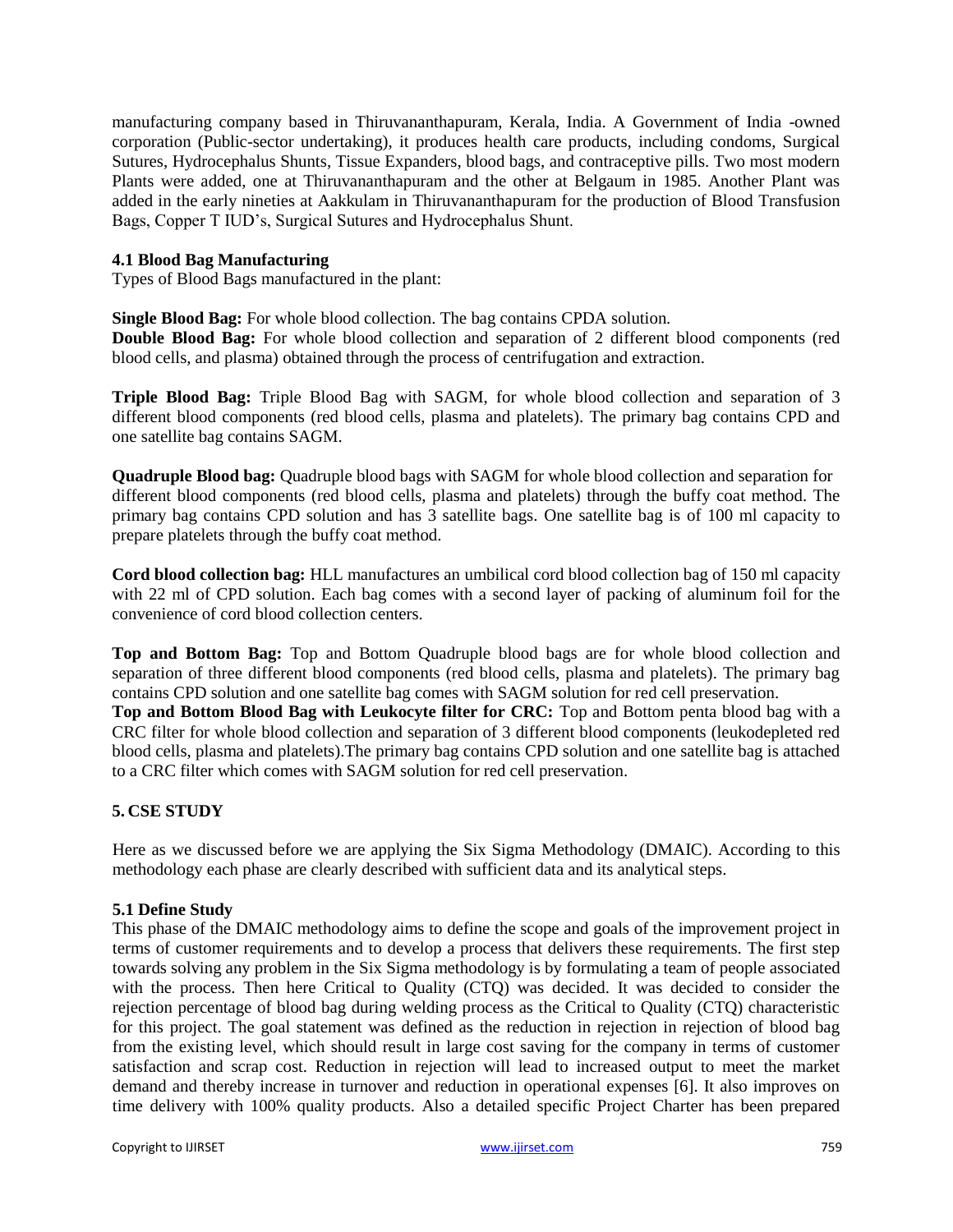which is presented in Appendix 1.

# **5.2 Measure Phase**

The Objective of the measure phase is to understand and establish the baseline performance of the process in terms of process capability or sigma rating. The CTQ considered in this case was the rejection percentage of blood bag during welding process. These rejections are due to various types of types of defects. Certain processes are automatic and the defects happening in that processes are discarded automatically, but others are through visual inspection. Master samples are provided for identifying the defects through visual inspections. In the measure phase Defects per million Opportunities (DPMO) is calculated and current yield and Sigma level for different processes are also calculated using Sigma Confidence Calculator which is created using Microsoft Excel.

| <b>Enter number of defects</b>          |         |                                        |          |                               |             |                                 |      |                                 |      |
|-----------------------------------------|---------|----------------------------------------|----------|-------------------------------|-------------|---------------------------------|------|---------------------------------|------|
| Enter sample size (N)                   | 200     |                                        |          |                               |             |                                 |      |                                 |      |
| defect rate %                           | 0.50000 | vield rate %                           | 99.50000 | Defects per million (DPM)     | 5000.0000   | Short term Sigma                | 4.08 | Long term Sigma                 | 2.81 |
| observed defect rate %<br>(lowerlimit)  | 0.08831 | observed yield rate<br>% (upper limit) | 99.91169 | observed DPM (lower<br>limit) | 883,14599   | observed Sigma<br>(upper limit) | 4.63 | observed Sigma<br>(upper limit) | 3.33 |
| observed defect rate %<br>(upper limit) | 2.77744 | observed yield rate<br>% (lower limit) | 97.22256 | observed DPM (upper<br>limit) | 27774.39987 | observed Sigma<br>(lower limit) | 3.41 | observed Sigma<br>(lower limit) | 2.20 |

# Rejections at Bag welding

Colpit Semi Auto H.F Welding Machine: 85 to 90 rejections for a Batch size of 3500. Port welding- 24 rejections

Second Welding- 40 rejections

Rejection in Visual Inspection- 40 to 50 for a batch size of 3500.

Daily Production Report dt. 30/04/2013

|       |        |           | Defect |
|-------|--------|-----------|--------|
| Input | Accept | Rejection | Rate   |
| 8977  | 8639   | 288       |        |

Calculated DPMO: 32261.678 Current Sigma Level: 3.35 Rejection Rates at different processes:

- Tensile Strength(Slit)-
	- $-Sample Size(N)= 200$ ; No: of defects=3 • Centrifugal Test-
		- $-Sample Size(N)= 200$ ; No: of defects=0
	- Pressure strength Test-  $-$ Sample Size $(N)= 200$ ; No: of defects=2
	- Needle Tip Damage-  $-Sample Size(N)= 50$ ; No: of defects=3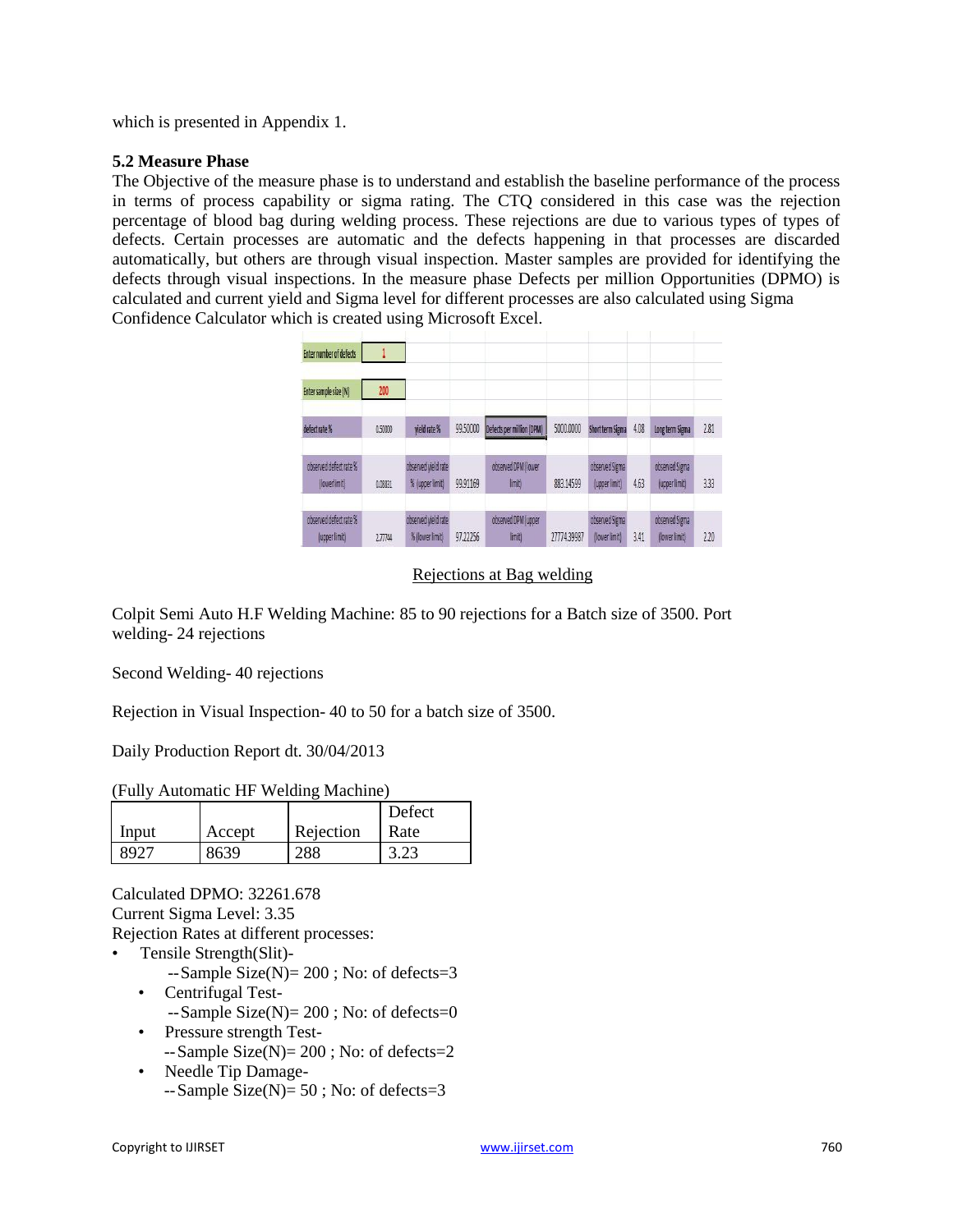The component testing is also carried out with a batch size of 200 and for main production process the batch size taken was 3500.Pareto diagram was drawn to show different rejections in different production stages. Figure shows the Pareto diagram.



FIGURE 2. PARETO DIAGRAM

# **5.3 Analyse Phase**

After mapping the processes, proceeded to analyse the potential causes of defects. A cause and effect diagram (Fish Bone Diagram) was prepared after conducting a brain storm session. The output of the Cause and Effect diagram depends brain storming session. Figure illustrates the cause and effect analysis prepared.

The next step is in this phase was to gather data from the process in order to get the better picture of the potential causes, so that the root cause/s can be identified. Then had a detailed discussion with the process personnel to identify the possible data that can be collected on the potential causes in the cause and effect diagram. After getting the detailed picture of availability of data on causes, the type of analysis possible on these causes are discussed. Based on this a cause validation plan was prepared to detail the type of data to be collected and the type of analysis possible for each of these causes. Some of the causes like Improper cleaning after each batch production, Small Irregularity in material feeding point, Irregularity in Sheet Separator, Sag of sheets due to offsetting of Dancing Roller, Loading-Unloading System not OK etc have to be validated only by observing the process (GEMBA).



FIGURE 3.FISHBONE DIAGRAM AFTER BRAIN STORM SESSION

Hence for other few causes, detailed data were collected and analyses were planned and for the remaining causes GEMBA was planned to validate the causes. Table 1 summarizes the potential causes and the type of analysis planned and conclusions for each cause.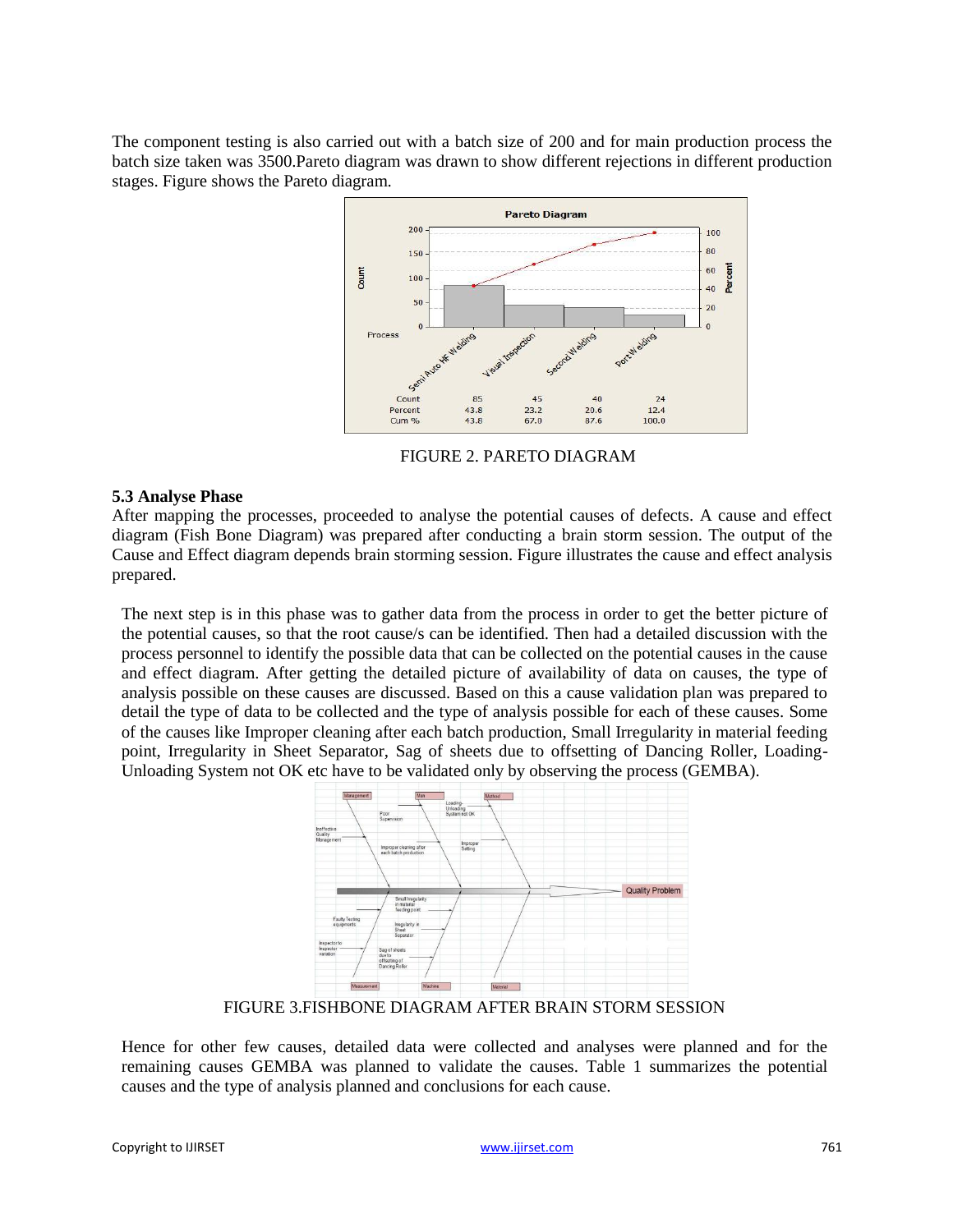| Cause                                                   | Plan for<br>validation              | Observation/Conclusion |  |  |
|---------------------------------------------------------|-------------------------------------|------------------------|--|--|
| <b>Faulty Testing Equipments</b>                        | Gauge R & R                         | Not a Root Cause       |  |  |
| <b>Inspector to Inspector</b><br>Variation              | Gauge R & R                         | Not a Root Cause       |  |  |
| Small irregularity in<br>Material feeding point         | <b>GEMBA</b>                        | Root Cause             |  |  |
| Sag of sheets due to<br>offsetting of Dancing<br>Roller | <b>GEMBA &amp;</b><br>Data Analysis | Root Cause             |  |  |

### TABLE 1 CAUSE-VALIDATION-RESULT PLAN

According to this study a fish bone diagram with root causes is prepared. So now we have clear picture of different process variations and its causes. With these data we can prepare various solution procedures for these root causes. The improve phase and control phases are done according to these inference.

### **5.4 Improve Phase**

This phase of the Six Sigma project is aimed at aimed at identifying solutions for all the root causes identified during the Analyse phase, implementing them after studying the risk involved in implementation and observing the results. For improvement we have to document the study and analyse results and should present before the management of the organization. There were isolated efforts in the organization in the past to implement initiatives, such as statistical process control, Kaizen 5S etc. During the implementation of these initiatives, no systematic effort was made to identify the improvement opportunities in line with business priorities or customer requirements. As a result, the impact of these initiatives was not very visible in the organization whereas in Six Sigma, projects were identified with respect to the voice of the business/customer and the problems addressed were of highest priority to the organization. By analyzing the previous years" activity log book it was found that the defect rate was around 4% to 5% which accounts to a very high rejection rate. When the current production is studied it was found to be around 3%. But after the modification it falls up to 1.23%. For successful implementation and monitoring of Six Sigma a core group should be formed with all functional heads of the organization. So it's the tedious work that should be done very carefully and effectively.

### **5.5 Control Phase**

The real challenge of the Six Sigma implementation is the sustainability of the achieved results. Due to variety of reasons, such as people changing the job, promotion/ transfer of persons working on the process, changing focus of the individual to other process related issues elsewhere in the organization and lack of ownership of new people in the process, quite often maintaining the results and controlling the newly implemented ways are extremely difficult. Sustainability of the results requires standardization of the improved methods and introduction of monitoring mechanisms for the key results achieved. It also requires bringing awareness among the personnel performing the activities.